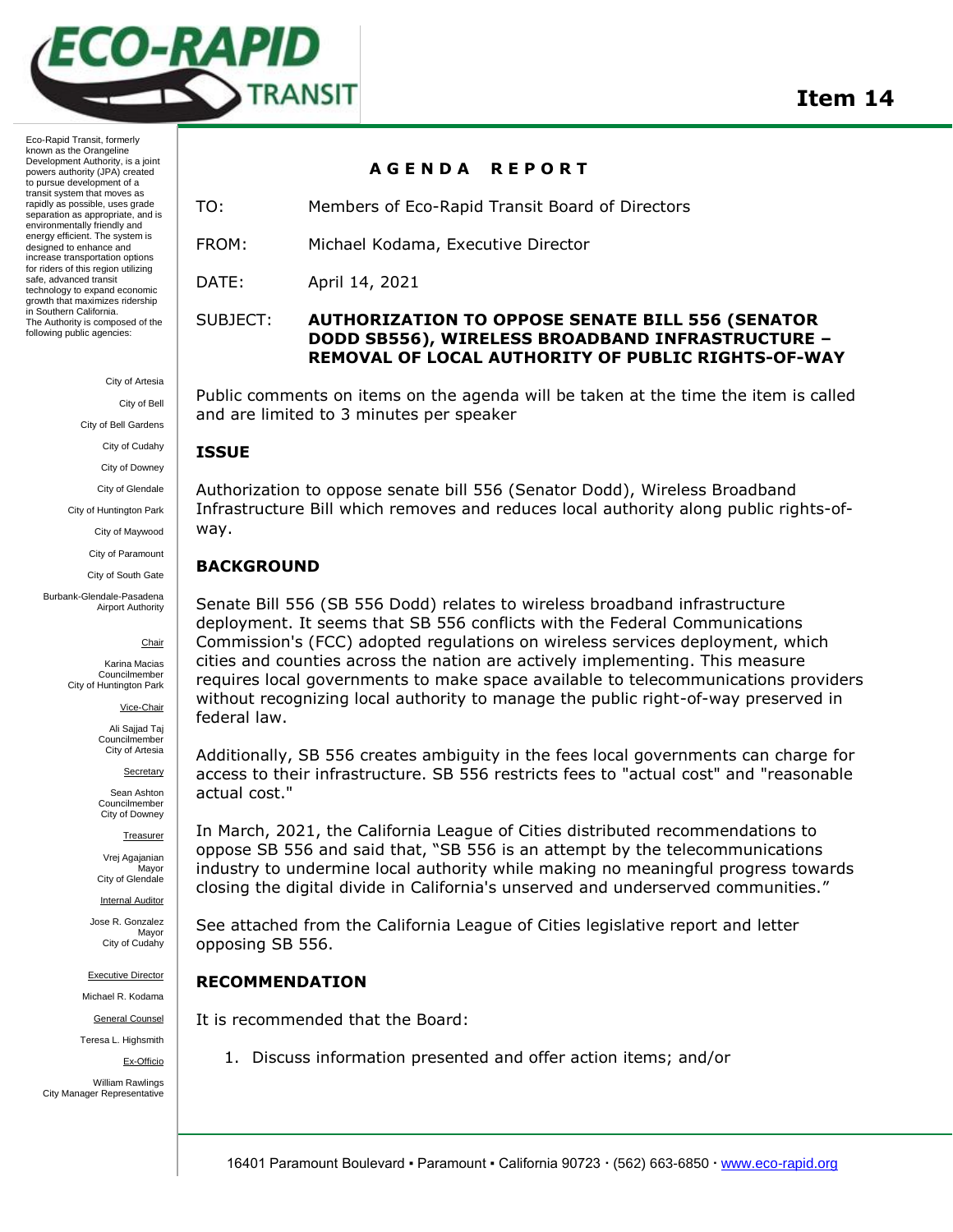

City of Artesia

City of Bell

City of Bell Gardens

City of Cudahy

City of Downey

City of Glendale

City of Huntington Park

City of Maywood City of Paramount

City of South Gate

Burbank-Glendale-Pasadena Airport Authority

### Chair

Karina Macias Councilmember City of Huntington Park

Vice-Chair

Ali Sajjad Taj Councilmember City of Artesia

**Secretary** 

Sean Ashton Councilmember City of Downey

#### **Treasurer**

Vrej Agajanian Mayor City of Glendale

Internal Auditor

Jose R. Gonzalez Mayor City of Cudahy

Executive Director

Michael R. Kodama

General Counsel

Teresa L. Highsmith

Ex-Officio

William Rawlings City Manager Representative 2. Authorization to oppose SB 556 (Dodd) which impacts wireless and broadband infrastructure opportunities and reduces local authority along the public right-of-way.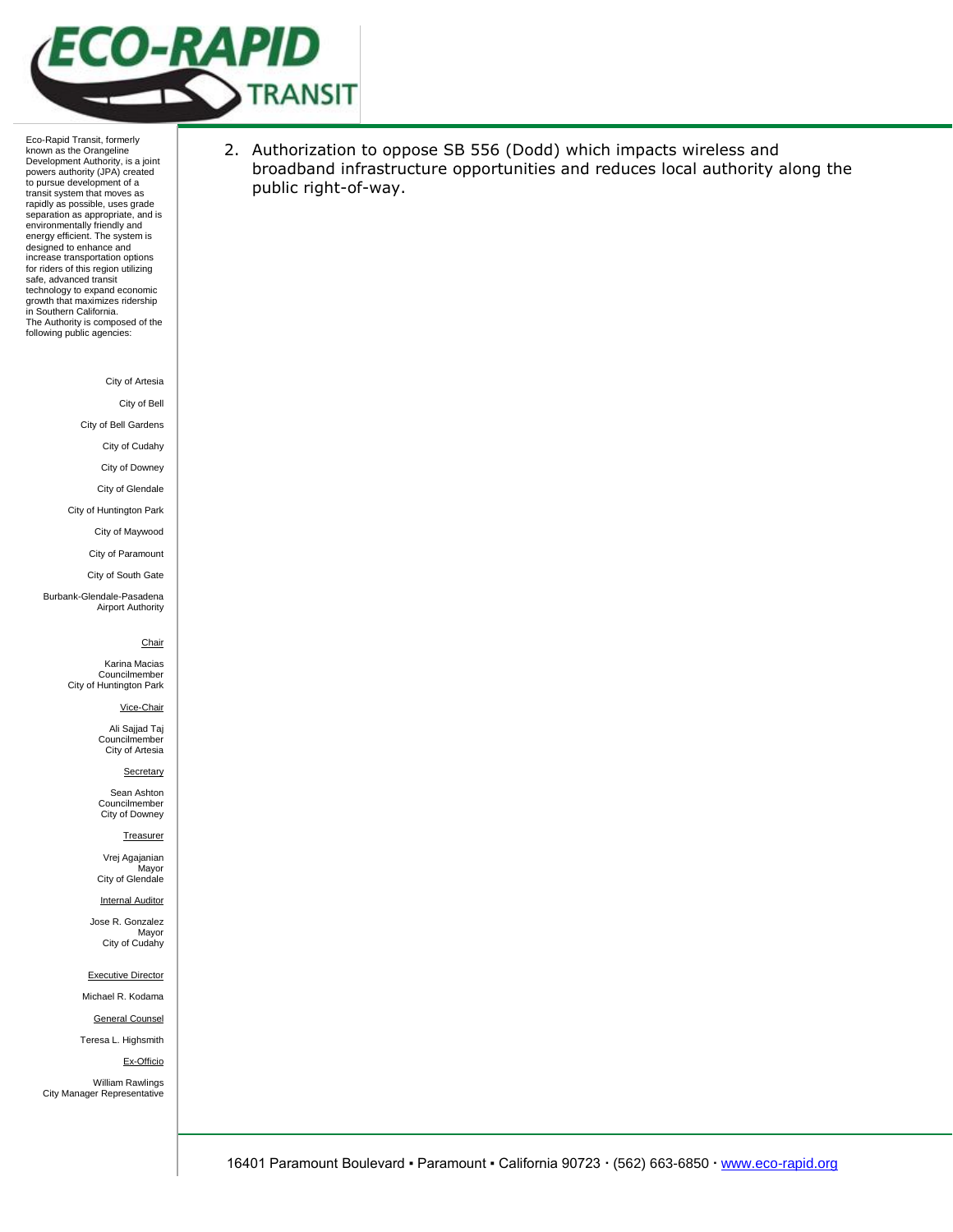# **Broadband Permitting (FCC)**

- AB 537 (Quirk) Local permitting: broadband projects.
	- Would implement FCC rules around broadband permitting into state law; and
	- Cities and counties could not prohibit, or unreasonably discriminate in favor of or against any particular technology in the broadband permitting process.

Pending: oppose

- SB 556 (Dodd) Utility poles and support structures: attachments.
	- Would implement FCC rules around broadband permitting into state law;
	- Require cities/counties to make utility poles/traffic signal poles/street light poles available to telecommunications providers;
		- Federal law allows locals to "manage" the public right-of-way; and
		- The mandate of the draft bill does not allow us to manage the public right-of-way.

Pending: oppose<br>League of California Cities | www.cacities.org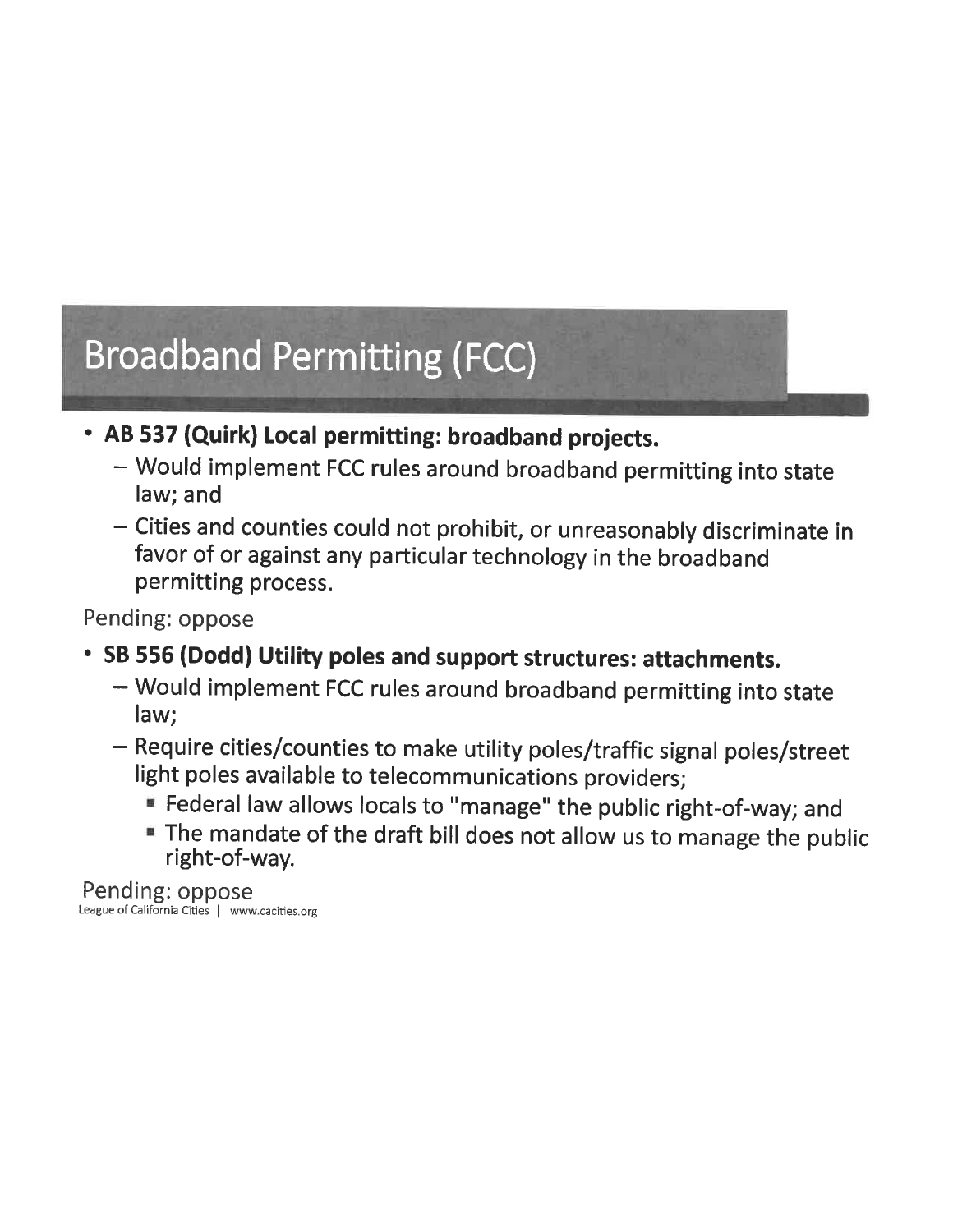

March 30, 2021

The Honorable Ben Hueso Chair, Senate Energy, Utilities, and Communications Committee State Capitol Building, Room 4035 Sacramento, CA 95814

# **RE: SB 556 (Dodd) Street Light Poles, Traffic Signal Poles, Utility Poles, and Support Structures: Attachments. Notice of OPPOSITION** *(As Amended 03/16/21)*

Dear Senator Hueso,

The League of California Cities (Cal Cities) must respectfully oppose SB 556 (Dodd), related to wireless broadband infrastructure deployment. While we oppose SB 556, Cal Cities, as detailed in our 2021 strategic priorities, is committed to closing the digital divide while continuing to protect and modernize the critical infrastructure in our communities.

SB 556 directly conflicts with the Federal Communications Commission's (FCC) adopted regulations on wireless services deployment, which cities and counties across the nation are actively implementing. This measure requires local governments to make space available to telecommunications providers without recognizing local authority to manage the public right-ofway preserved in federal law. FCC regulations explicitly enable local governments to ensure that such installations meet appearance and design standards, maintain traffic safety, protect historical resources' integrity, and safeguard citizens' quality of life. To protect the public's investment, the control of the public rights-of-way must remain local.

Additionally, SB 556 creates ambiguity in the fees local governments can charge for access to their infrastructure. Federal law explicitly outlines conditions for valid fees, limiting fees to a "reasonable approximation of the local government's actual and direct costs," including costs to maintain a structure within the right-of-way, process an application or permit, and review a siting application. SB 556, on the other hand, chooses not to incorporate these federal standards, further restricting fees to "actual cost" and "reasonable actual cost." If the goal of SB 556 is to implement the existing FCC orders into state law, there should be no added ambiguity created by changes from what was already decided at the federal level.

SB 556 is an attempt by the telecommunications industry to undermine local authority while making no meaningful progress towards closing the digital divide in California's unserved and underserved communities. As previously mentioned, cities and counties across the nation are implementing the FCC's orders. If California is to close the digital divide, legislative efforts should focus on encouraging and incentivizing telecommunications companies to service areas that for too long have not had access to reliable and affordable internet.

While Cal Cities stands ready to work with the Legislature to further the state's broadband goals, these efforts do not inherently conflict with the appropriate local authority to manage the right-of-way and comply with existing FCC decisions. For these reasons, Cal Cities opposes SB 556 (Dodd). If you have any questions, do not hesitate to contact me at (916) 658-8218.

Sincerely,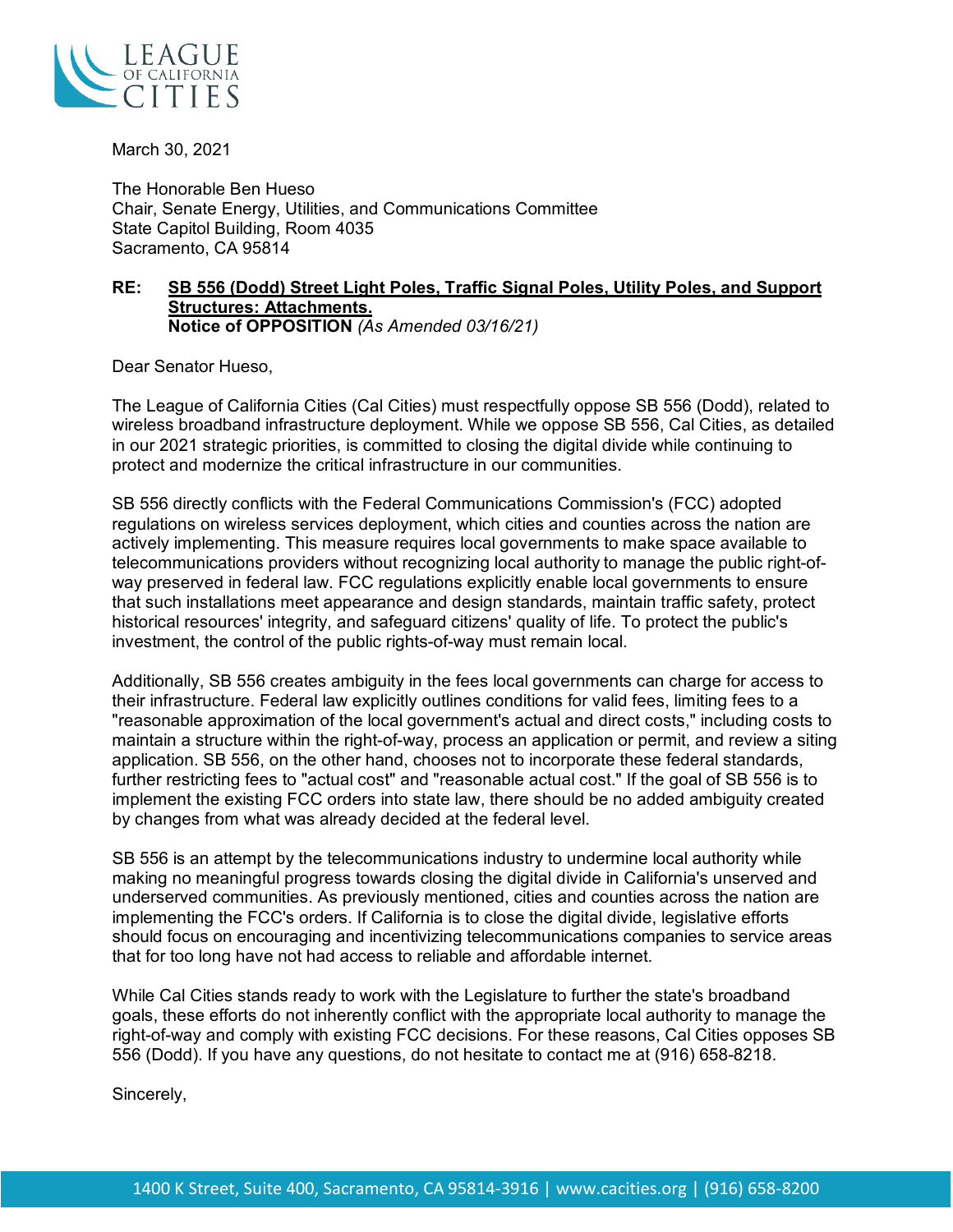fahr

Jason Rhine Assistant Legislative Director

cc. The Honorable Bill Dodd Members, Senate Energy, Utilities, and Communications Committee Sarah Smith, Consultant, Senate Energy, Utilities, and Communications Committee Kerry Yoshida, Consultant, Senate Republican Caucus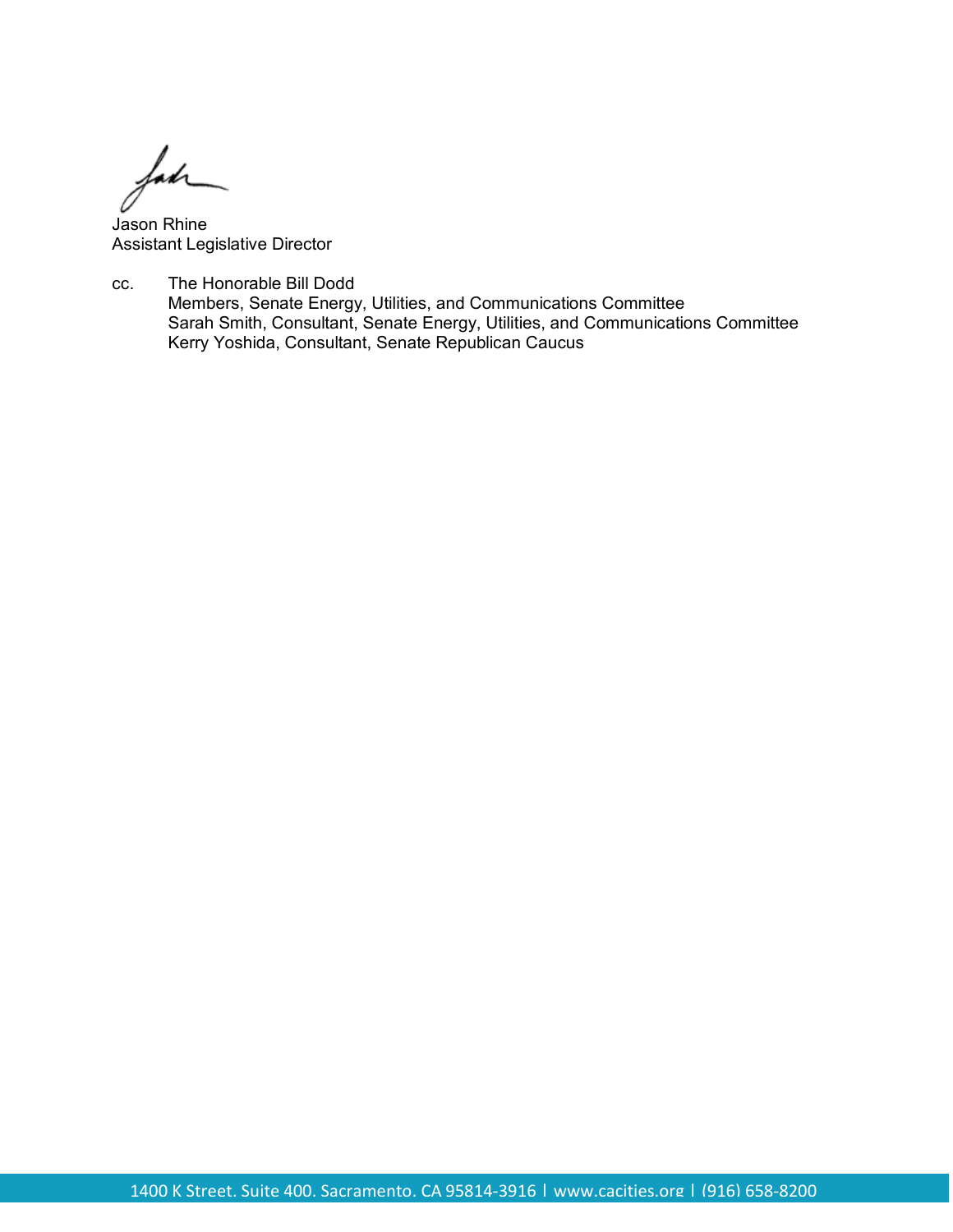### **Introduced by Senator Dodd**

February 18, 2021

An act to amend Section 9510.5 of *Sections 9510, 9510.5, 9511, 9511.5, 9512, 9513, 9514, and 9515 of, to amend the heading of Part 2 (commencing with Section 9510) of Division 4.8 of, and to add Section 9514.5 to,* the Public Utilities Code, relating to communications.

### legislative counsel's digest

SB 556, as amended, Dodd. Utility poles *Street light poles, traffic signal poles, utility poles,* and support structures: attachments.

Existing law requires a local publicly owned electric utility to make appropriate space and capacity on and in their utility poles, as defined, and support structures available for use by cable television corporations, video service providers, and telephone corporations. Under existing law, "utility poles" include electrical poles, except those electrical poles used solely for the transmission of electricity at 50 kilovolts or higher.

This bill would revise the definition of a utility pole to include an electrical transmission tower, while continuing to exclude an electrical pole, but not an electrical transmission tower, used solely for the transmission of electricity at 50 kilovolts or higher. *The bill would require a local publicly owned electric utility to make available appropriate space and capacity for use by cable television corporations, video service providers, and telephone corporations on and in their street light poles, traffic signal poles, and supporting structures. The bill would require local governments to make appropriate space and capacity on and in their street light poles, traffic signal poles, and supporting structures in a similar manner as is required for a local*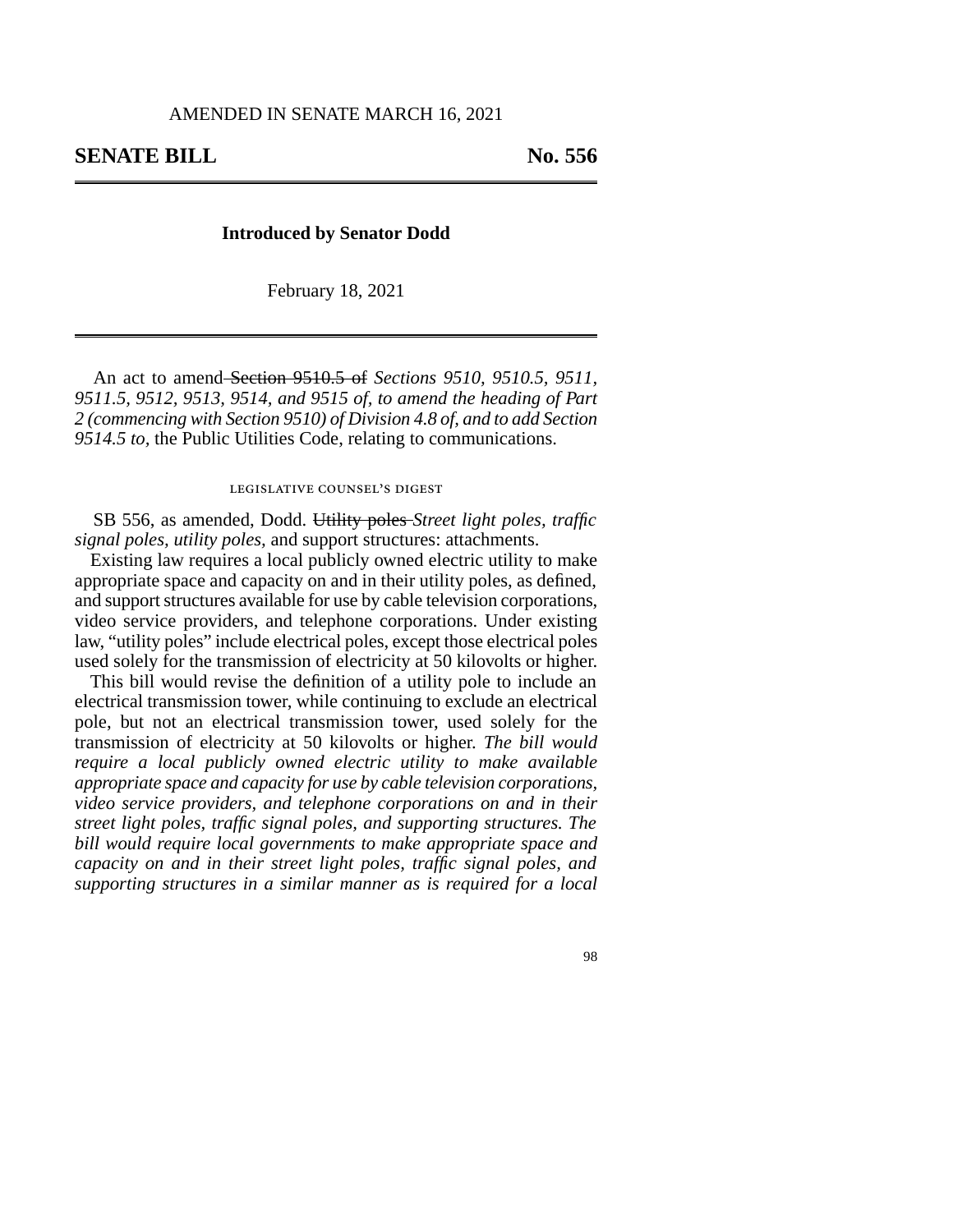*publicly owned electric utility.* By placing additional requirements upon local publicly owned electric utilities, *utilities and local governments,* the bill would impose a state-mandated local program.

The California Constitution requires the state to reimburse local agencies and school districts for certain costs mandated by the state. Statutory provisions establish procedures for making that reimbursement.

This bill would provide that no reimbursement is required by this act for a specified reason.

Vote: majority. Appropriation: no. Fiscal committee: yes. State-mandated local program: yes.

## *The people of the State of California do enact as follows:*

 line 1 *SECTION 1. (a) The Legislature finds and declares all of the*  2 *following:* 

 line 3 *(1) Communities across California face a multitude of barriers*  line 4 *to the deployment of resilient and accessible networks. Broadband*  line 5 *internet access service in urban communities varies by*  line 6 *neighborhood, with great discrepancies in infrastructure*  line 7 *technology. Communities in rural areas often lack sufficient*  line 8 *broadband internet access service, as well as the backhaul*  9 *infrastructure, to provide broadband services.* 

10 (2) The COVID-19 pandemic has highlighted the extent to which

11 *broadband access is essential for education, telehealth, remote* 

12 *working, public safety, public health and welfare, and economic* 

13 *resilience. The pandemic adds greater urgency to develop new* 

14 *strategies and expand on existing successful measures to deploy* 

15 *reliable networks. Connection to the internet at reliable speeds is* 16 *also crucial to California's economic recovery from the impact of* 

17 *COVID-19. Millions of children are attending classes remotely,* 

18 *telehealth visits have skyrocketed, and many more Californians* 

19 *are telecommuting from their places of residence. Additionally,* 

20 *with unprecedented growth in unemployment caused by COVID-19* 

21 *and the need to participate in society from home, the demand for* 

22 *reliable broadband internet access service has significantly* 

23 *increased as millions of additional Californians need access to* 

24 *successfully weather the pandemic and to recover.*<br>25 (3) Mobile broadband internet access is critic

(3) Mobile broadband internet access is critical to distance

26 *learning. Just as important, mobile broadband internet access is* 

27 needed to address the digital divide. In 2017, for example, 73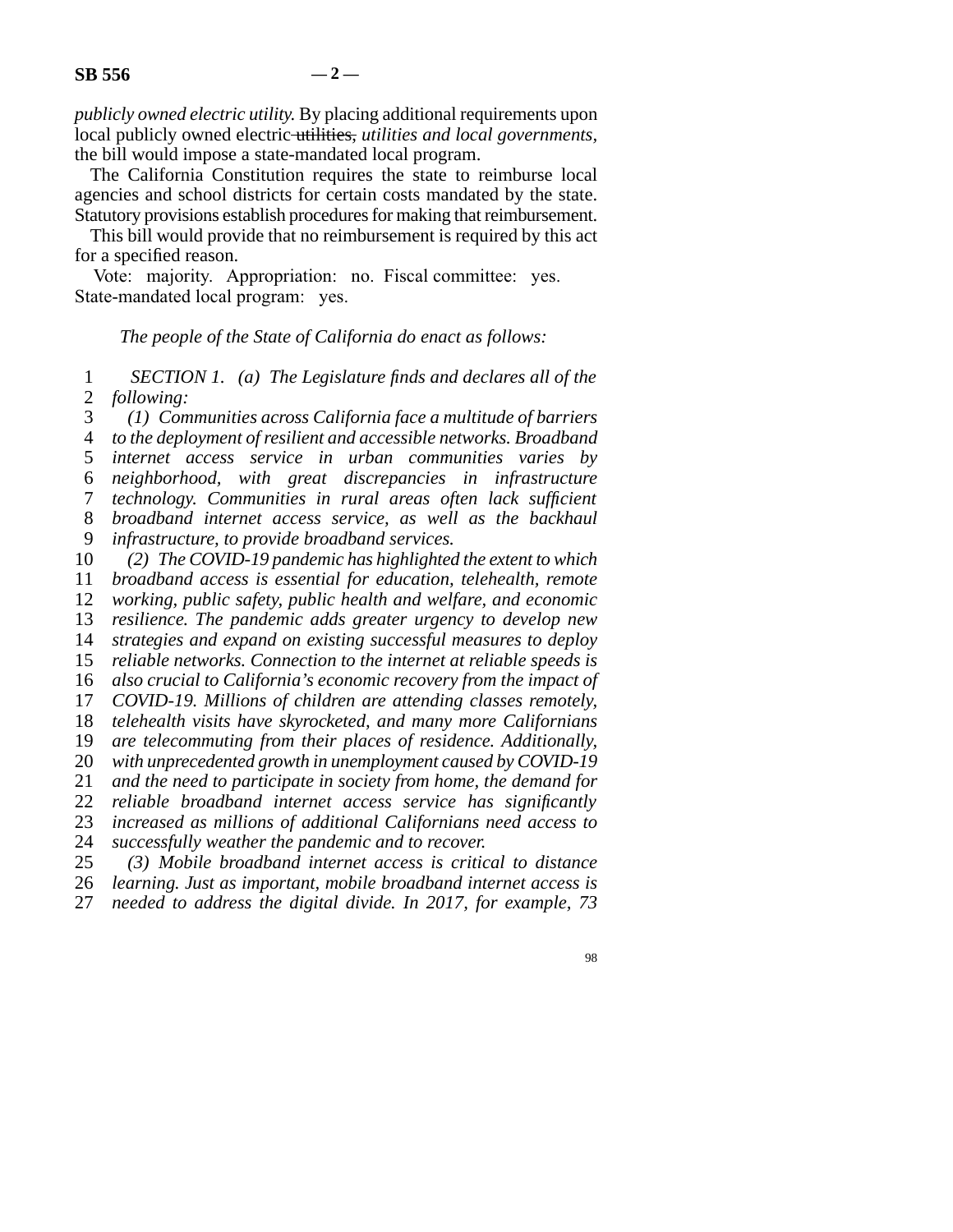line 1 *percent of households accessed the internet using a cellular phone.* 

2 *The Federal Communications Commission reports that nearly 70* line 3 *percent of teachers assign homework that requires broadband* 

line 4 *access. Although California has made progress closing the digital* 

5 *divide at schools, internet access at home is still a challenge.* 

line 6 *Almost 16 percent of schoolage children, about 945,000, had no* 

line 7 *internet connection at home in 2017 and 27 percent, about 1.7* 

8 *million, did not have broadband connections. Access varies* 

line 9 *significantly by family income, parental education, race or* 

10 *ethnicity, and geography. For example, 22 percent of low-income* 11 *households with schoolage children did not have any internet* 

12 *connection at home and 48 percent reported no broadband* 

13 *subscription at home.* 

 line 14 *(4) Over 2,000,000 Californians lack access to high-speed broadband at benchmark speeds of 100 megabits per second download, including 50 percent of rural housing units. More than 14,000,000 Californians, over one-third of the population, do not subscribe to broadband at the minimum benchmark speed to support distance learning and technologies that depend on upload speed. Only 34 percent of adults over 60 years of age use the internet, excluding older adults from access to telemedicine, social services, and other support.* 

23 (5) The Centers for Medicare and Medicaid Services define 24 *telehealth as "a two-way, real-time interactive communication*<br>25 *between a patient and a physician or practitioner at a distant site* between a patient and a physician or practitioner at a distant site 26 *through telecommunications equipment that includes, at a* 27 *minimum, audio and visual equipment." Telemedicine encompasses*  line 28 *a growing number of applications and technologies, including*  line 29 *two-way live or streaming video, videoconferencing,*  line 30 *store-and-forward imaging along with the internet, email, smart*  31 *phones, wireless tools, and other forms of telecommunication.*  line 32 *These technologies facilitate and leverage the latest innovations*  33 *in computer, network, and peripheral equipment to promote the*  line 34 *health of patients around the world. Critical to its success is*  line 35 *reliable broadband internet access.* 

 line 36 *(6) Telehealth technology permits health care services to be*  37 *delivered without in-person contact, reducing the risk of disease*  line 38 *transmission to both patients and health care workers, and frees*  line 39 *up in-person resources for COVID-19 patients. Telehealth allows* 

line 40 *patients to receive health services away from settings where the*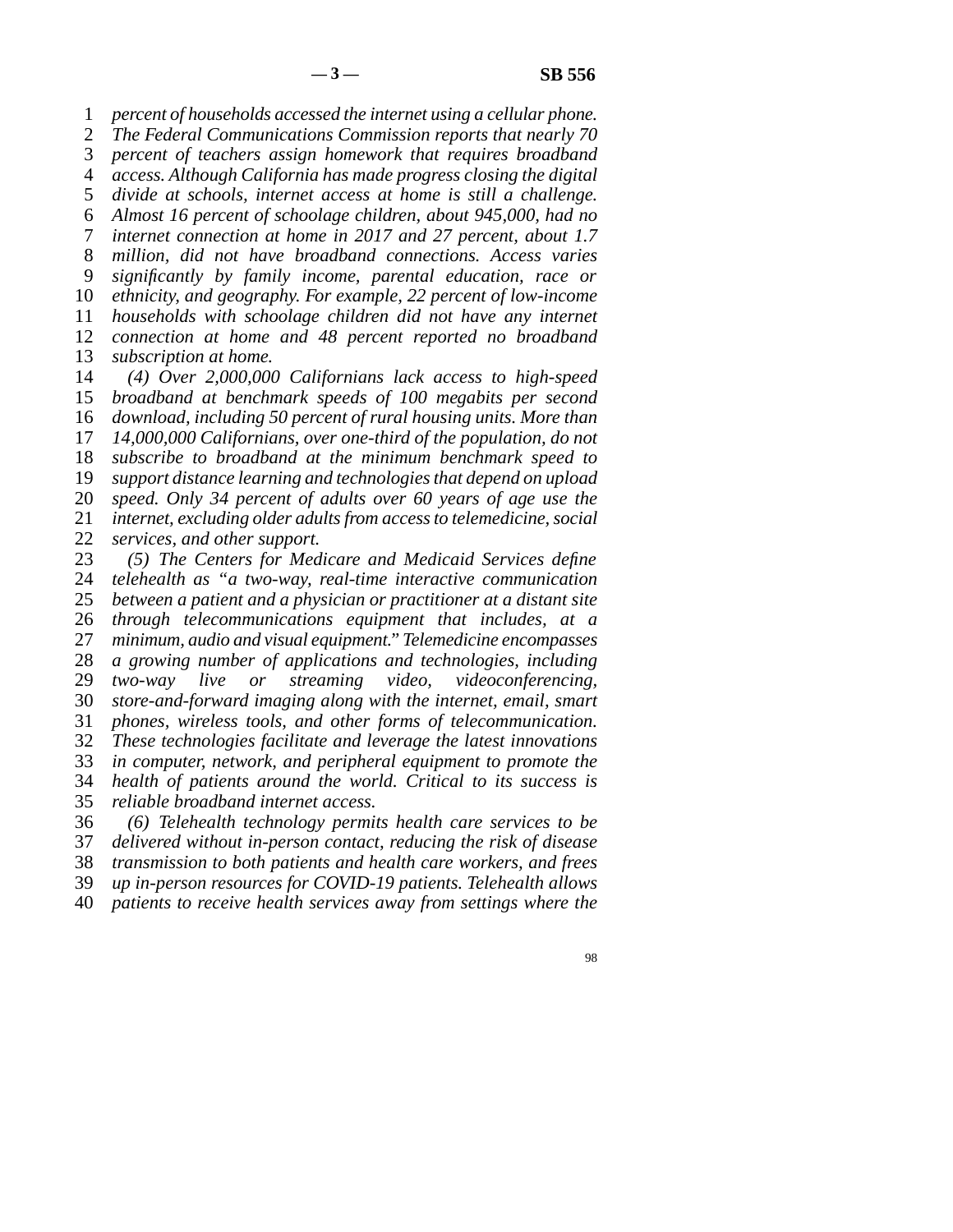1 *potential for contracting COVID-19 is high, such as hospitals,* 

2 *health clinic waiting rooms, private practices, and other medical* 3 *facilities. Telehealth can also expand the reach of resources to* facilities. Telehealth can also expand the reach of resources to

4 *communities that have limited access to needed services.* 

 line 5 *(7) Due to widespread restrictions, and with fewer elective*  line 6 *procedures occurring in California and around the country to*  line 7 *reserve beds for COVID-19 patients, the telehealth share of total*  line 8 *medical claim lines, which is the individual service or procedure*  line 9 *listed on an insurance claim, increased 8,336 percent nationally*  10 *from April 2019, to April 2020. Similar percentage increases have* 

11 *occurred in California.* 12 (8) Millions of Californians are working from home while 13 *sheltering in place. Even employers that had not previously* 

14 *permitted remote-work arrangements have changed their policies* 15 *during the pandemic. The Department of General Services reports* 16 *that 83.9 percent of state workers are working from home. Survey* 

17 *data indicates that nearly two-thirds of those who still had jobs* 

18 *during the pandemic were almost exclusively working from home.* 

19 That compares with just 13 percent of workers who said they did

20 *so even a few times a week prior to the COVID-19 pandemic.* 

21 *Telework is expected to continue at rates much higher than before* 

22 *COVID-19 even after the pandemic is over. Among those workers* 23 *surveyed who had previously not regularly worked from home.* 62

surveyed who had previously not regularly worked from home, 62

24 *percent said they were enjoying the change, and 75 percent expect*  $25$  *their employers to continue to provide flexibility in where they* their employers to continue to provide flexibility in where they

26 *work after the pandemic has passed. Indeed, the State of California,* 

27 one of California's largest employers, has stated the desire for 75

28 *percent of the state's workforce to remain home, at least part time,* 

29 *for the foreseeable future. The Metropolitan Transportation* 

line 30 *Commission in the San Francisco Bay Area voted to adopt a* 

line 31 *strategy to have large, office-based companies require people to* 

32 *work from home three days a week as a way to slash emissions of* 33 *greenhouse gases from car commutes. Critical to the success of* 

greenhouse gases from car commutes. Critical to the success of

34 *telework is reliable broadband internet access.* 

 line 35 *(9) The enormous increases in distance learning, telehealth,*  line 36 *and telework require a significant boost in broadband*  37 *infrastructure, especially near the homes where these activities* 

line 38 *take place. To promote wireless broadband internet access near* 

line 39 *homes, it is in the interest of the state to ensure the deployment of* 

line 40 *wireless facilities on utility poles, street light poles, and traffic*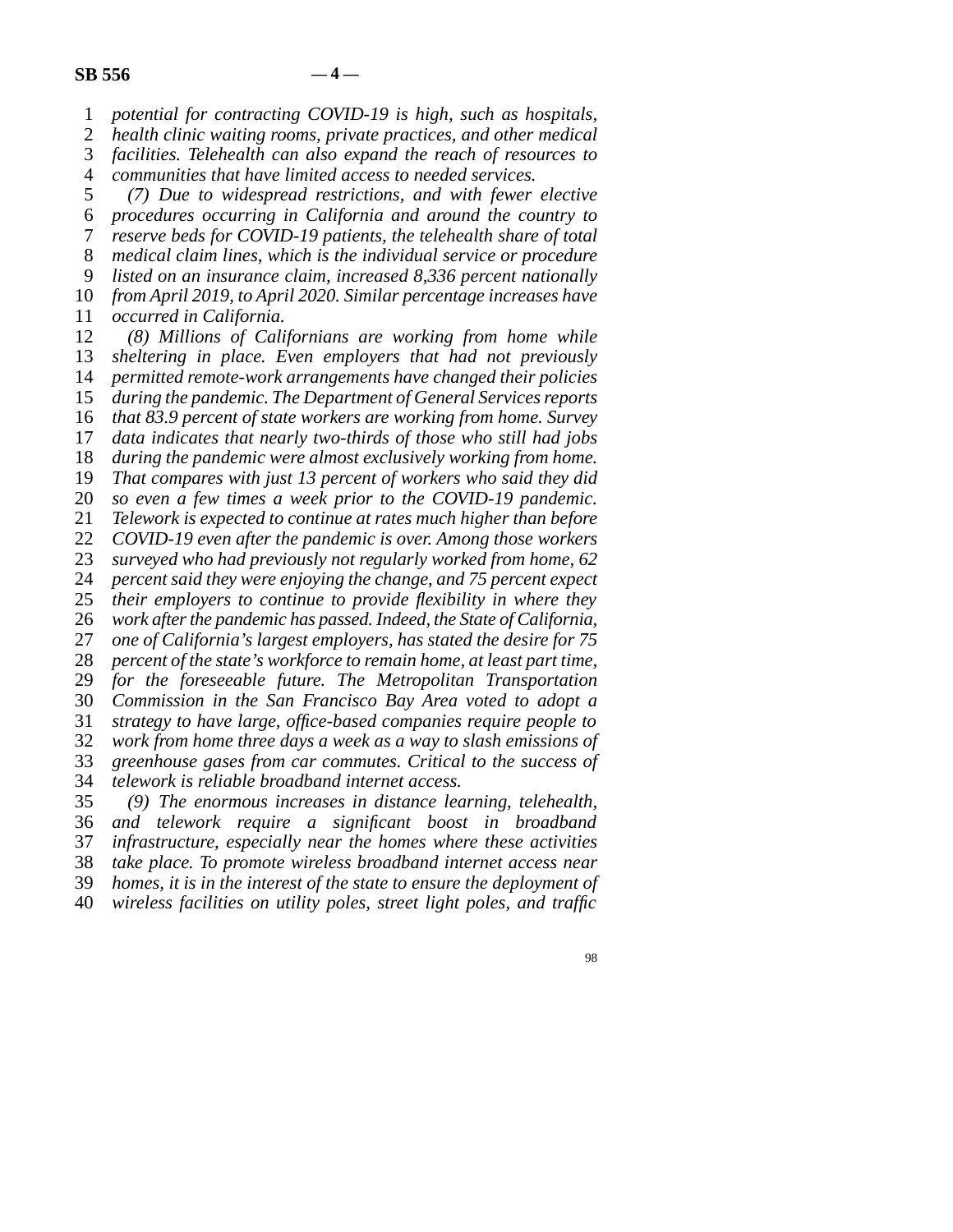1 *signal poles. It is in the interest of the state to ensure that local* 2 *publicly owned electric utilities and local governments that own* 3 *or control utility poles, traffic signal poles, or street light poles*  line 4 *make available appropriate space and capacity on and in those*  5 *structures to communications service providers, under reasonable*  line 6 *rates, terms, and conditions.*  line 7 *(10) The state has a compelling interest in ensuring that local*  line 8 *governments provide access to utility poles, traffic signal poles,*  line 9 *or street light poles, with nondiscriminatory fees that recover*  10 *reasonable actual costs. Therefore, it is the intent of the Legislature* 11 *that this part supersedes all conflicting local laws and this part* 12 *shall apply in charter cities.* 13 (11) Time is of the essence to approve small wireless facility 14 *siting applications given the immediate need for broadband internet* 15 *access, as amplified by the COVID-19 pandemic.* 16 (b) It is the intent of the Legislature to facilitate the deployment 17 *of wireless broadband internet access and to bridge the digital* 18 *divide by connecting students, families, and communities with* 19 *reliable internet connectivity that will remain a necessity after the* 20 *COVID-19 pandemic has abated.* 21 *SEC. 2. The heading of Part 2 (commencing with Section 9510)* 22 of Division 4.8 of the Public Utilities Code is amended to read: 23 line 24 PART 2. *STREET LIGHT POLES, TRAFFIC SIGNAL POLES,*  UTILITY POLES POLES, AND SUPPORT STRUCTURES  $\frac{26}{27}$ *SEC. 3. Section 9510 of the Public Utilities Code is amended* 28 *to read:* 29 9510. (a) The Legislature finds and declares that in order that, 30 to promote wireline and wireless broadband access and adoption, line 31 it is in the interest of the state to ensure that *local governments*  32 *and* local publicly owned electric utilities, including irrigation line 33 districts, that own or control *street light poles, traffic signal poles,* 34 utility-poles *poles*, and support structures, including ducts and line 35 conduits, *as applicable,* make available appropriate space and 36 capacity on and in those structures to cable television corporations, 37 video service providers, and telephone corporations under 38 reasonable rates, terms, and conditions. 39 (b) The Legislature further finds and declares that the oversight 40 of fees and other requirements imposed by local publicly owned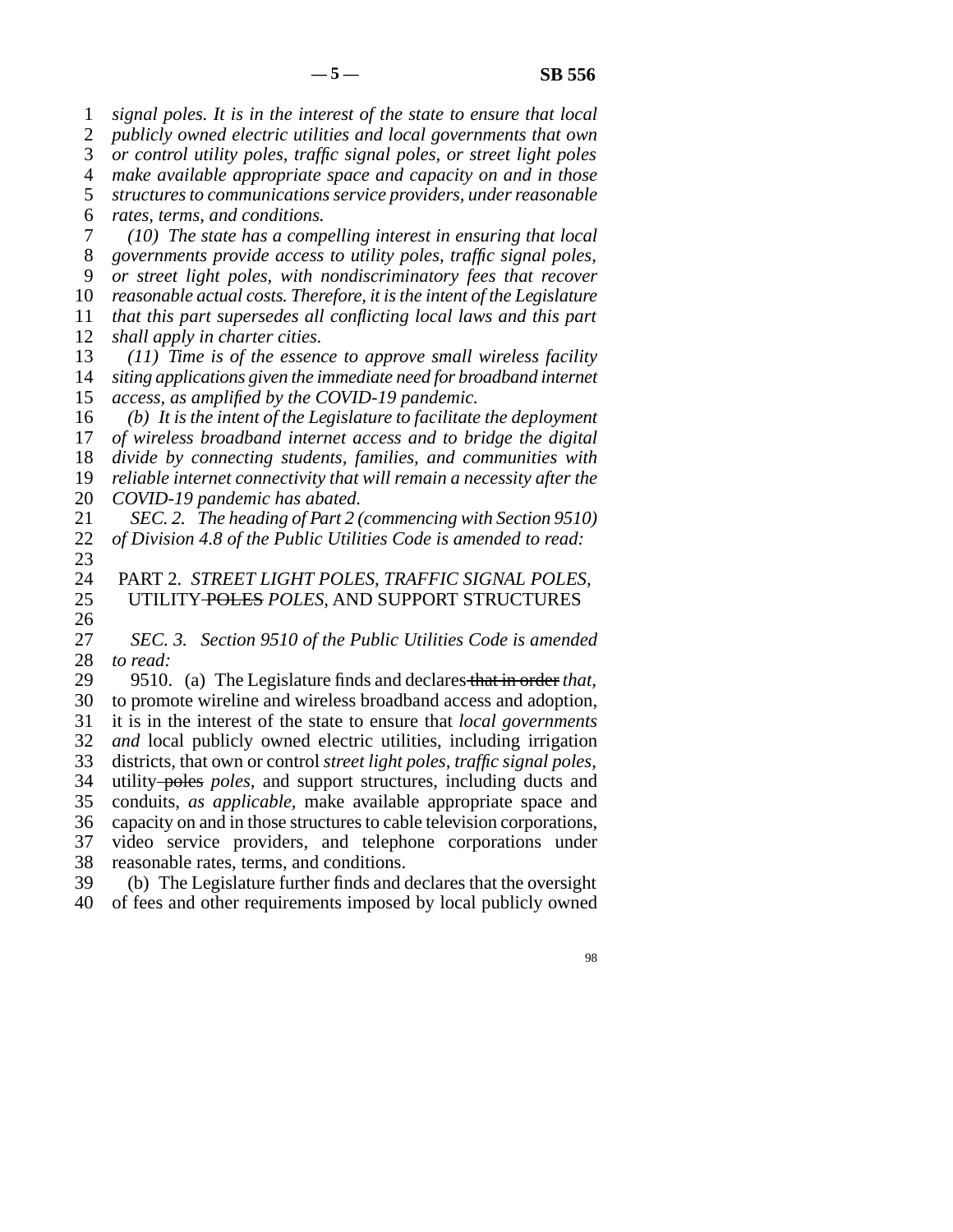line 1 electric utilities *or local governments* as a condition of providing 2 the space or capacity described in subdivision (a) is a matter of 3 statewide interest and concern. Therefore, it is the intent of the statewide interest and concern. Therefore, it is the intent of the 4 Legislature that this part supersedes all conflicting local laws and 5 this part shall apply in charter cities.  $\delta$  (c) The Legislature further finds and declares that local publicly line 7 owned electric utilities *and local governments* should provide line 8 access to *street light poles, traffic signal poles,* utility poles *poles,* 9 and support<del> structures</del> *structures*, as applicable, with a 10 *nondiscriminatory fees that allow for the* recovery of *reasonable* 11 actual costs without subsidizing for-profit cable television 12 corporations, video service providers, and telephone corporations. 13 **SECTION 1.**<br>14 *SEC. 4.* Section *SEC. 4.* Section 9510.5 of the Public Utilities Code is amended 15 to read: 16 9510.5. As used in this part, the following terms have the 17 following meanings: 18 (a) "Communications service provider" means a cable television 19 corporation, video service provider, or telephone corporation. line 20 (b) "Governing body" means the governing body of a *local*  21 *government or* local publicly owned electric utility, including, 22 where applicable, a board appointed by a city council.<br>23  $(c)$  "Local government" means a city, including a city (c) "Local government" means a city, including a charter city, 24 *county, or city and county.*  $25$  (e) 26 *(d)* "Street light pole" means a pole, arm, or fixture used primarily for street, pedestrian, or security lighting. primarily for street, pedestrian, or security lighting. line 28 *(e) "Traffic signal pole" means a pole, arm, or fixture used*  29 *primarily for signaling traffic flow.* 30  $(d)$  line 31 *(f)* "Utility pole" means an electrical pole, electrical transmission 32 tower, or telephone pole, but does not include a street light pole 33 or an electrical pole used solely for the transmission of electricity 34 at 50 kilovolts or higher and not intended for distribution of 35 communications signals or electricity at lower voltages. line 36 *SEC. 5. Section 9511 of the Public Utilities Code is amended*  37 *to read:*  line 38 9511. (a) *(1) (A)* A local publicly owned electric utility shall line 39 make appropriate space and capacity on and in a *street light pole,*  line 40 *traffic signal pole,* utility pole *pole,* and support structure owned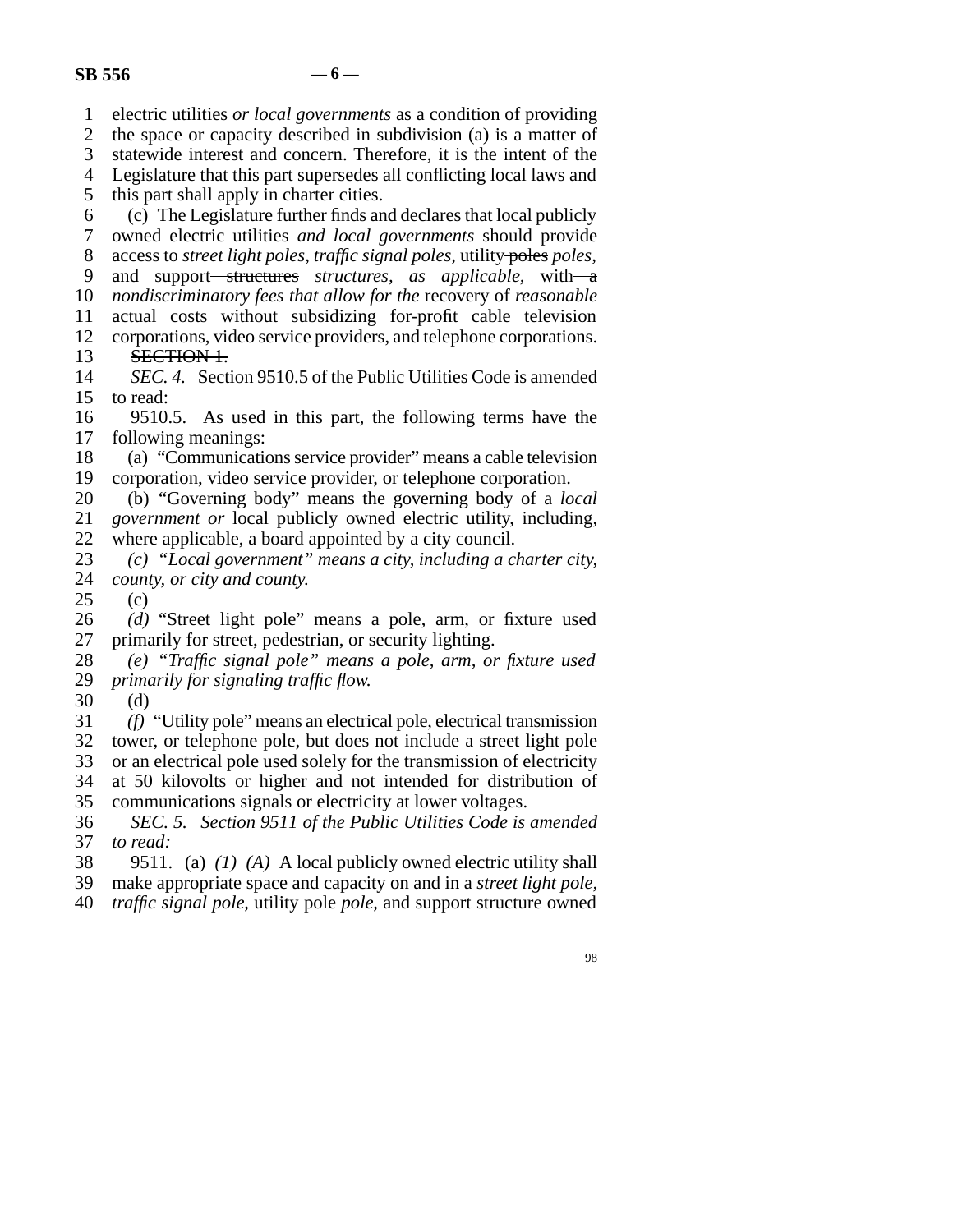line 1 or controlled by the local publicly owned electric utility available

2 for use by a communications service provider pursuant to 3 reasonable terms and conditions. Rates,

 line 4 *(B) Rates,* terms, and conditions that are specified in a contract 5 executed with a local publicly owned electric utility before January

line 6 1, 2012, shall remain valid until the contract, rate, term, or

7 condition expires or is terminated according to its terms by one of

8 the parties. If an annual fee is included in a contract executed 9 before January 1, 2012, but the amount of the fee is left

10 unspecified, the requirements of Section 9512 apply.

 line 11 *(2) (A) A local government shall make appropriate space and capacity on and in a street light pole, traffic signal pole, and support structure owned or controlled by the local government available for use by a communications service provider pursuant to reasonable terms and conditions.* 

16 (B) Unless the communications service provider and local 17 government otherwise agree, if the contractual rates exceed two *hundred seventy dollars (\$270) per year per pole, the rates, terms,* 19 and conditions that are specified in a contract executed before *January 14, 2019, shall remain valid only for wireless equipment that has already been attached to a pole by a communications service provider before January 1, 2022, and only until the contract, rate, term, or condition expires or is terminated according to its terms by one of the parties.*<br>25 (b) (1) A local publicly own

(b) (1) A local publicly owned electric utility *or a local* 26 *government* shall respond to a request for use by a communications 27 service provider of a *street light pole, traffic signal pole*, utility line 28 pole *pole,* or support structure *structure, as applicable,* owned or 29 controlled by the local publicly owned electric utility *or local*  line 30 *government* within 45 days of the date of receipt of the request, or 31 60 days if the request is to attach to over 300 poles. If the request line 32 is denied, the local publicly owned electric utility *or local*  33 *government* shall provide in the response the reason for the denial line 34 and the remedy to gain access to the *street light pole, traffic signal*  35 *pole*, utility pole *pole*, or support structure. If a request to attach line 36 is accepted, the local publicly owned electric utility, *utility or local*  37 *government*, within 14 days after acceptance of the request, shall line 38 provide a *nondiscriminatory* cost estimate, based on *reasonable* line 39 actual cost, *as described in the Federal Communications*  line 40 *Commission's Declaratory Ruling on Wireless Broadband*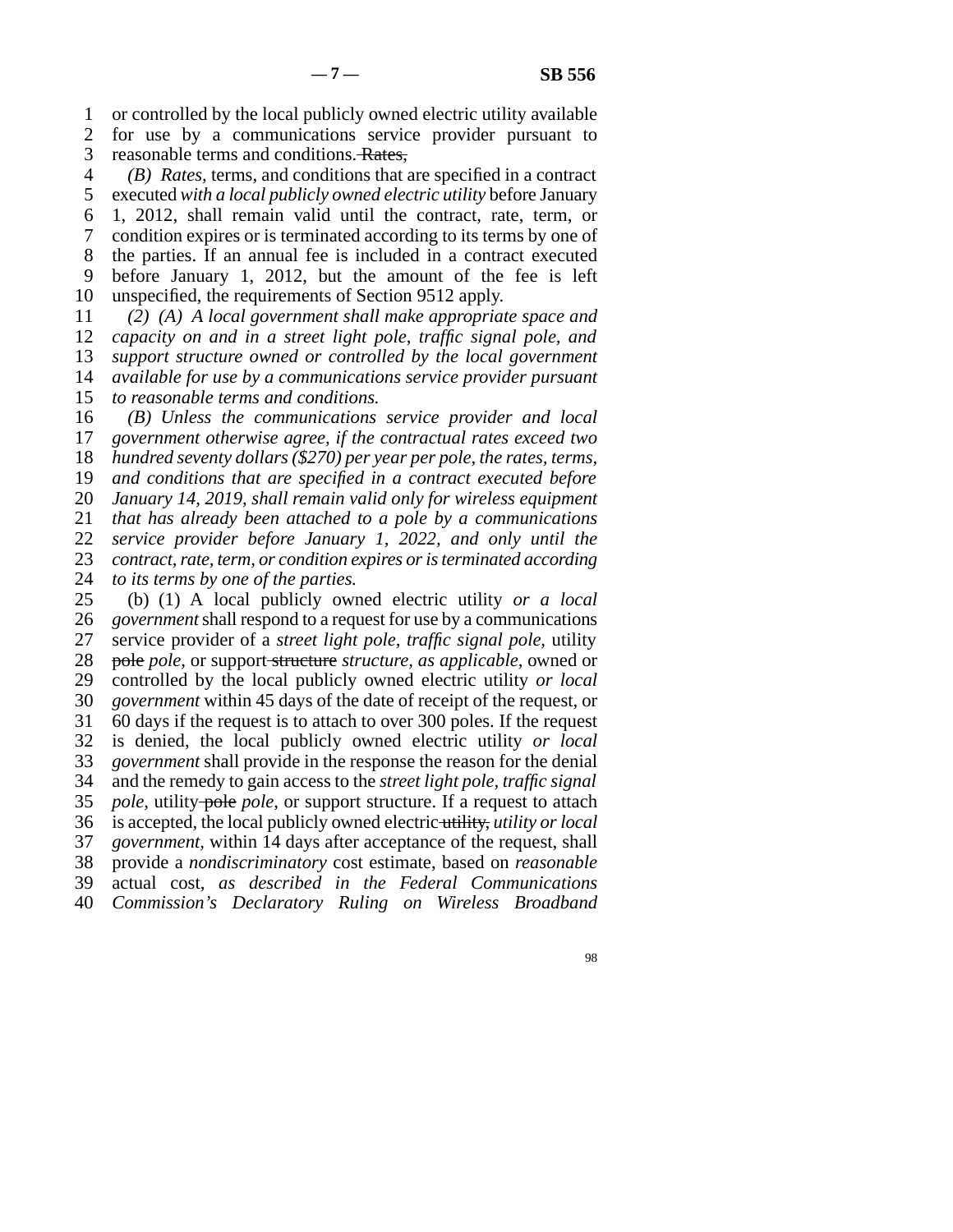line 1 *Deployment (FCC 18-133, 33 FCC Rcd 9088 (2018)),* for any 2 necessary make-ready work required to accommodate the<br>3 attachment. The requesting party shall accept or reject the attachment. The requesting party shall accept or reject the 4 make-ready cost estimate within 14 days. Within 60 days of 5 acceptance of the cost estimate, the local publicly owned electric line 6 utility *or local government* shall notify any existing third-party 7 attachers that make-ready work for a new attacher needs to be 8 performed. The requesting party shall have the responsibility to 9 coordinate with third-party existing attachers for make-ready work 10 to be completed. All parties shall complete all make-ready work 11 within 60 days of the notice, or within 105 days in the case of a 12 request to attach to over 300 poles. The local publicly owned 13 electric utility *or local government* may complete make-ready 14 work without the consent of the existing attachers, if the existing 15 attachers fail to move their attachments by the end of the 16 make-ready timeline requirements specified in this paragraph.

17 (2) The timelines described in paragraph  $(1)$  may be extended 18 under special circumstances upon agreement of the local publicly 19 owned electric utility *or local government* and the communications 20 service provider.

 line 21 (c) A *Unless the communication service provider agrees to*  22 *replace the street light pole, traffic signal pole, utility pole, or*  line 23 *support structure, a* local publicly owned electric utility *or local*  24 *government* may deny an application for use of a *street light pole*, <br>25 *traffic signal pole*, utility pole *pole*, or support-structure *structure*, *traffic signal pole,* utility pole *pole*, or support structure structure, 26 *as applicable*, because of insufficient capacity or safety, reliability, 27 or engineering concerns. In denying an application, a local publicly line 28 owned electric utility *or local government* may also take into 29 account the manner in which a request from a communications 30 service provider under this part could impact an approved project line 31 for future use by the local publicly owned electric utility *or the*  line 32 *local government* of its *street light poles, traffic signal poles,* utility line 33 poles *poles* or support structures for delivery of its core utility *or*  34 *municipal* service.

35 (d) This part does not limit the authority of a local publicly line 36 owned electric utility *or local government* to ensure compliance 37 with all applicable provisions of law in determining whether to line 38 approve or disapprove use of a *street light pole, traffic signal pole,* line 39 utility pole *pole,* or support structure. *structure, as applicable.*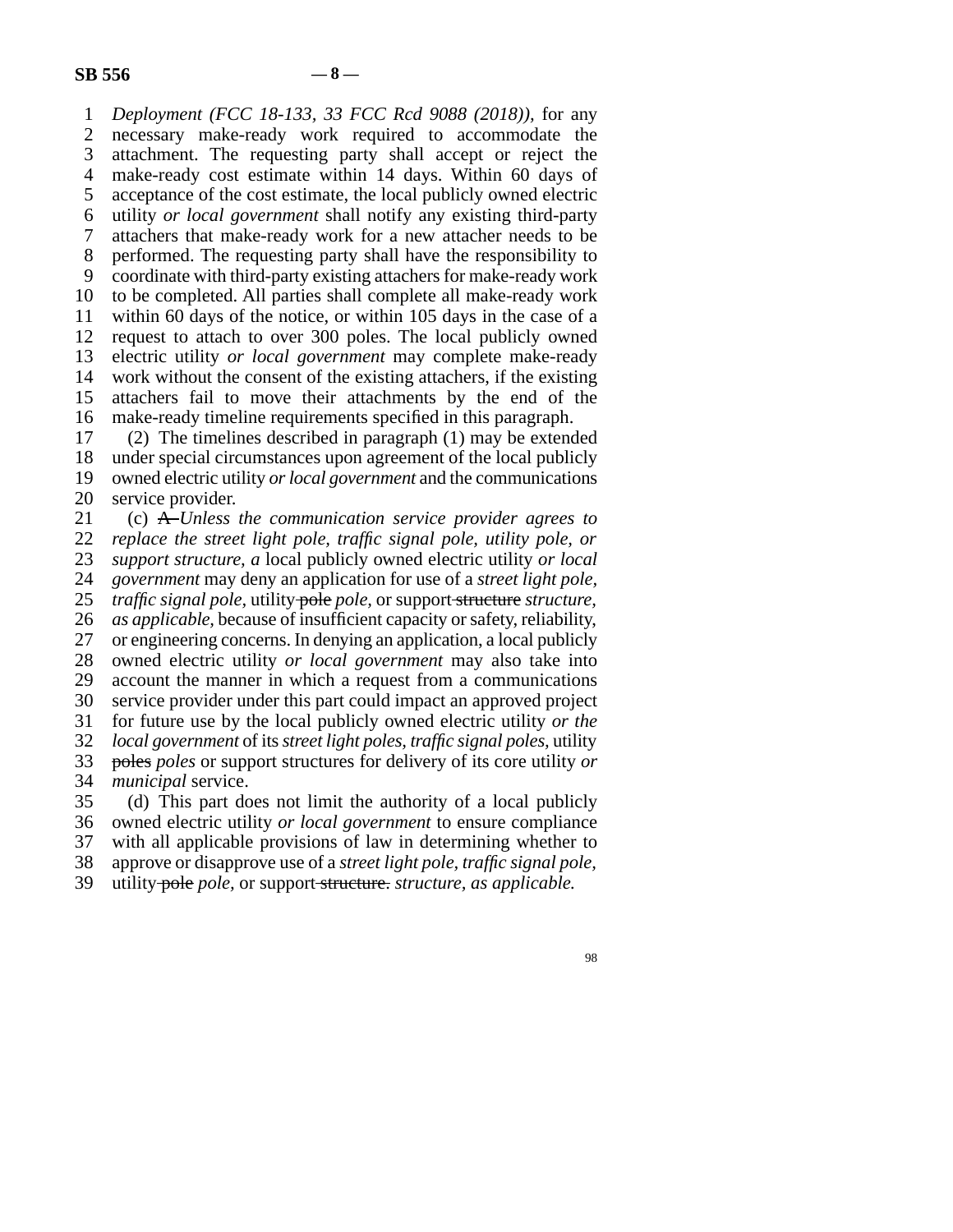line 1 *SEC. 6. Section 9511.5 of the Public Utilities Code is amended*  2 *to read:*<br>3 9511.

9511.5. (a) If a *A* local publicly owned electric utility *or local*  line 4 *government that* has the authority pursuant to other law to impose 5 a fee to provide the use described in Section 9511, that 9511 shall line 6 *adopt and levy only the* fee shall be adopted and levied *described*  7 *in Section 9511*, consistent with the requirements of this part.

8 (b) The governing body of the local publicly owned electric line 9 utility *or a local government* shall determine the fee pursuant to 10 Section 9512.

 line 11 (c) This part does not grant additional authority to a local 12 publicly owned electric utility *or local government* to impose a 13 fee that is not otherwise authorized by law.

14 *SEC. 7. Section 9512 of the Public Utilities Code is amended* 15 *to read:* 

16 9512. (a) (1) An annual fee charged by a local publicly owned 17 electric utility *or a local government* for the use of a *street light* 18 *pole, traffic signal pole, or* utility pole *pole, as applicable*, by a 19 communications service provider *for an attachment shall be* 20 *imposed pursuant to reasonable terms and conditions, and shall* 21 not exceed an amount determined by multiplying the percentage 22 of the total usable space that would be occupied by the attachment 23 by the annual costs of ownership of the pole and its supporting 24 anchor. As used in this paragraph and paragraph (2), "usable space"<br>25 means the space above the minimum grade level that can be used means the space above the minimum grade level that can be used 26 for the attachment of wires, cables, and associated equipment. It 27 shall be presumed, subject to factual rebuttal, that a single 28 attachment occupies one foot of usable space and that an average 29 *street light pole, traffic signal pole, or utility pole contains 13.5* 30 feet of usable space. 31 (2) An annual fee charged by a local publicly owned electric

32 utility *or local government* for use of a support structure by a 33 communications service provider shall not exceed the local publicly line 34 owned electric utility's *or local government's* annual costs of 35 ownership of the percentage of the volume of the capacity of the 36 structure rendered unusable by the equipment of the 37 communications service provider.

 $\delta$  38 (3) As used in this subdivision, the "annual costs of ownership" 39 is the sum of the annual capital costs and annual operation costs line 40 of the pole *street light pole, traffic signal pole, utility pole,* or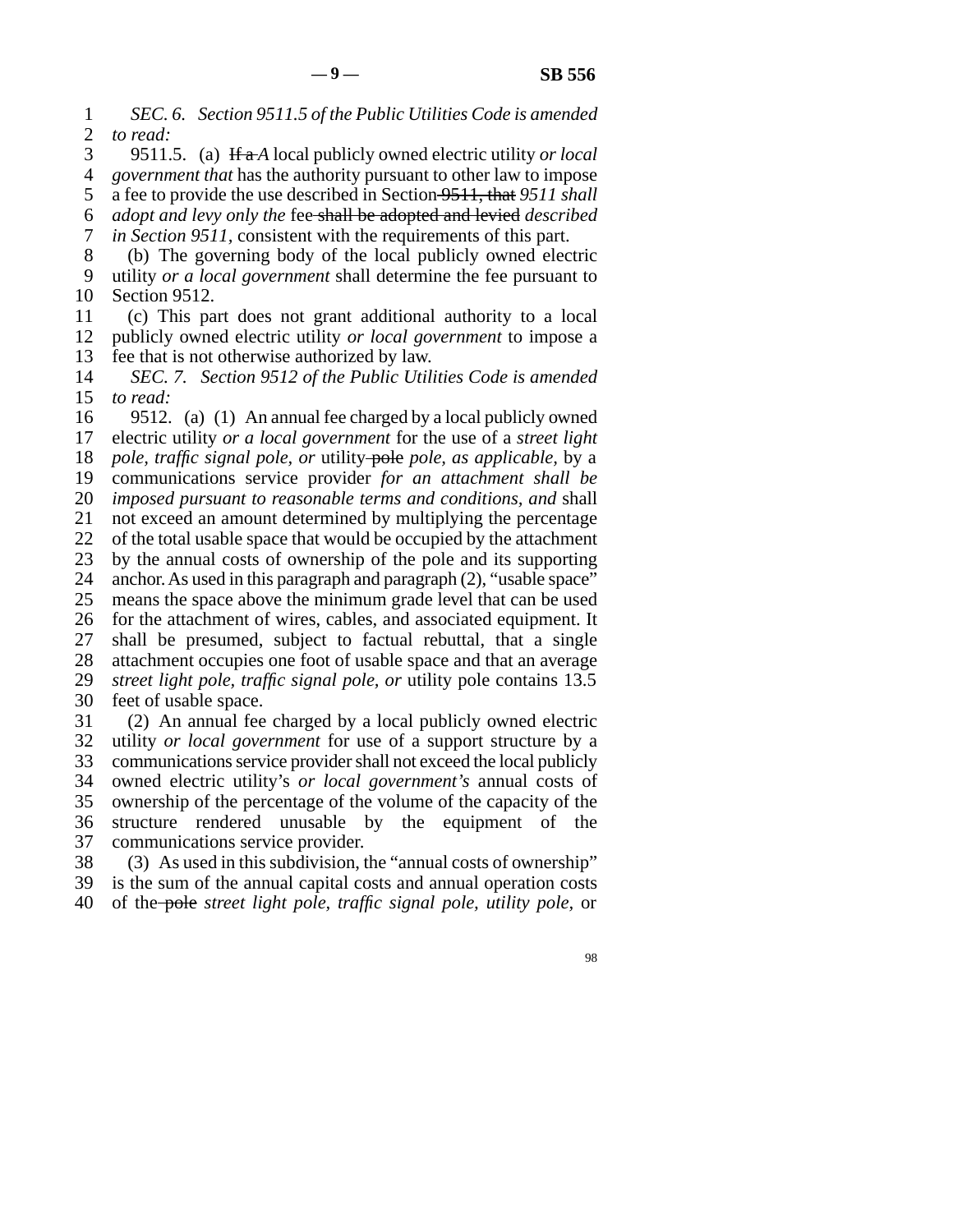1 support structure, which shall be the average costs of all similar 2 *street light poles, traffic signal poles,* utility poles poles, or 3 structures owned or controlled by the local publicly owned electric 4 utility. *utility or local government*. The basis for the computation 5 of annual capital costs shall be historical capital costs less 6 depreciation. The accounting upon which the historical capital line 7 costs are determined shall include a credit for all reimbursed capital 8 costs. Depreciation shall be based upon the average service life of line 9 the *street light pole, traffic signal pole,* utility pole *pole,* or support 10 structure. "Annual cost of ownership" does not include costs for 11 any property not necessary for use by the communications service 12 provider.

 line 13 (b) *(1)* A local publicly owned electric utility *or local*  14 *government* shall not levy a fee that exceeds the estimated amount 15 required to provide use of the *street light pole, traffic signal pole*, 16 utility pole *pole*, or support structure *structure*, as applicable, for 17 which the annual recurring fee is levied. If the fee creates revenues 18 in excess of actual costs, those revenues shall be used to reduce

19 the fee.

 line 20 *(2) A local publicly owned electric utility or local government establishes a rebuttable presumption that its fees are based on reasonable actual costs if they conform to the presumptively reasonable fees set forth in the Federal Communications Commission's Declaratory Ruling on Wireless Broadband* <br>25 *Deployment (FCC 18-133, 33 FCC Rcd 9088 (2018))*. Deployment (FCC 18-133, 33 FCC Rcd 9088 (2018)).

26 (c) A jointly owned pole is not included within the requirements 27 of this section, if a joint owner other than the local publicly owned of this section, if a joint owner other than the local publicly owned 28 electric utility *or local government* has control of access to the 29 space that would be used by the communications service provider. line 30 *SEC. 8. Section 9513 of the Public Utilities Code is amended*  31 *to read:* 

 line 32 9513. (a) A local publicly owned electric utility *or local*  line 33 *government* may require an additional one-time charge equal to 34 three years of the annual fee described in Section 9512, for 35 attachments reasonably shown to have been made without 36 authorization that are discovered on or after January 1, 2012.

 line 37 (b) A local publicly owned electric utility *or local government* 38 may remove an attachment made without authorization, if all of 39 the following conditions are met: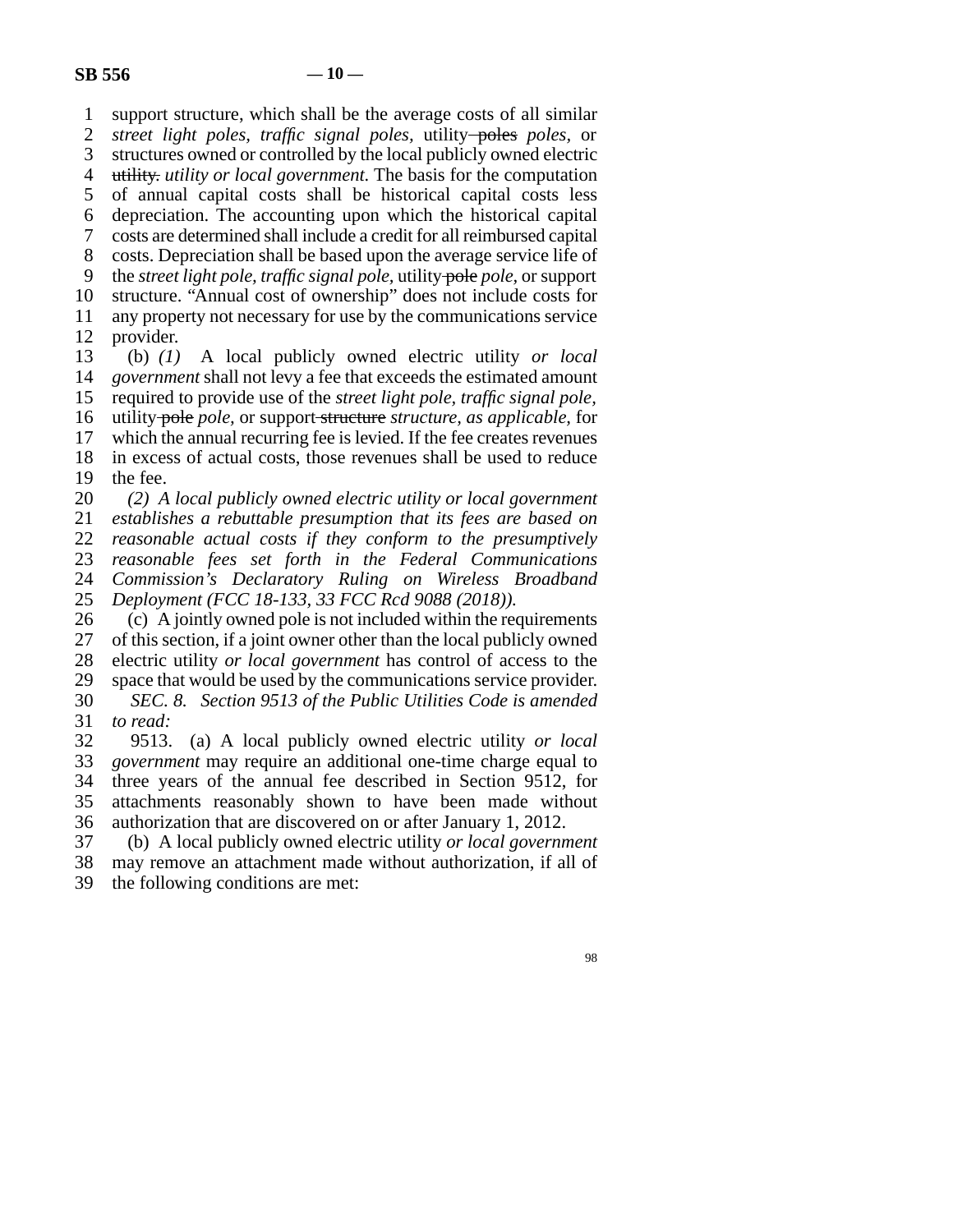line 1 (1) The owner of the attachment fails to pay the charge described 2 in subdivision (a), if that charge is applicable.

3 (2) The owner of the attachment does not seek approval to attach 4 pursuant to this part within a reasonable period of time.

5 (3) The owner of the attachment does not contest that the 6 attachment was made without authorization.

line 7 (c) An attachment of a service drop wire is not made without

8 authorization for the purposes of this section, if the owner of the

9 attachment seeks approval to attach pursuant to this part within 45 10 days of the attachment.

 line 11 *SEC. 9. Section 9514 of the Public Utilities Code is amended*  12 *to read:* 

13 9514. Nothing in this *This* part shall *not* be construed to prohibit 14 a local publicly owned electric utility *or local government* from 15 requiring a one-time fee to process a request for attachment, if the 16 one-time fee does not exceed the actual cost of processing the 17 request.

18 *SEC. 10. Section 9514.5 is added to the Public Utilities Code,* 19 *to read:* 

20 9514.5. This part does not prohibit a wireless service provider

21 *and a local government from mutually agreeing to a rate, charge,* 

22 *term, or condition that is different from that provided in this part.* 

23 *Either party may withdraw from a negotiation for an agreement* 

24 *upon written notice to the other party.*<br>25 *SEC. 11. Section 9515 of the Public SEC. 11. Section 9515 of the Public Utilities Code is amended* 26 *to read:* 

27 9515. (a) In the event that it becomes necessary for the local 28 publicly owned electric utility *or local government* to use space 29 or capacity on or in a support structure occupied by the 30 communications service provider's equipment, the communications 31 service provider shall either pay all costs for rearrangements 32 necessary to maintain the pole attachment or remove its equipment 33 at its own expense.

 line 34 (b) *(1)* If the communications service provider requests a 35 rearrangement of the *a street light pole, traffic signal pole*, utility line 36 pole *pole,* or support structure *of a local publicly owned electric*  37 *utility*, and the local publicly owned electric utility has the authority 38 to levy fees as described in Section 9511.5, the local publicly 39 owned electric utility may charge a one-time reimbursement fee 40 for the actual costs incurred for the rearrangement.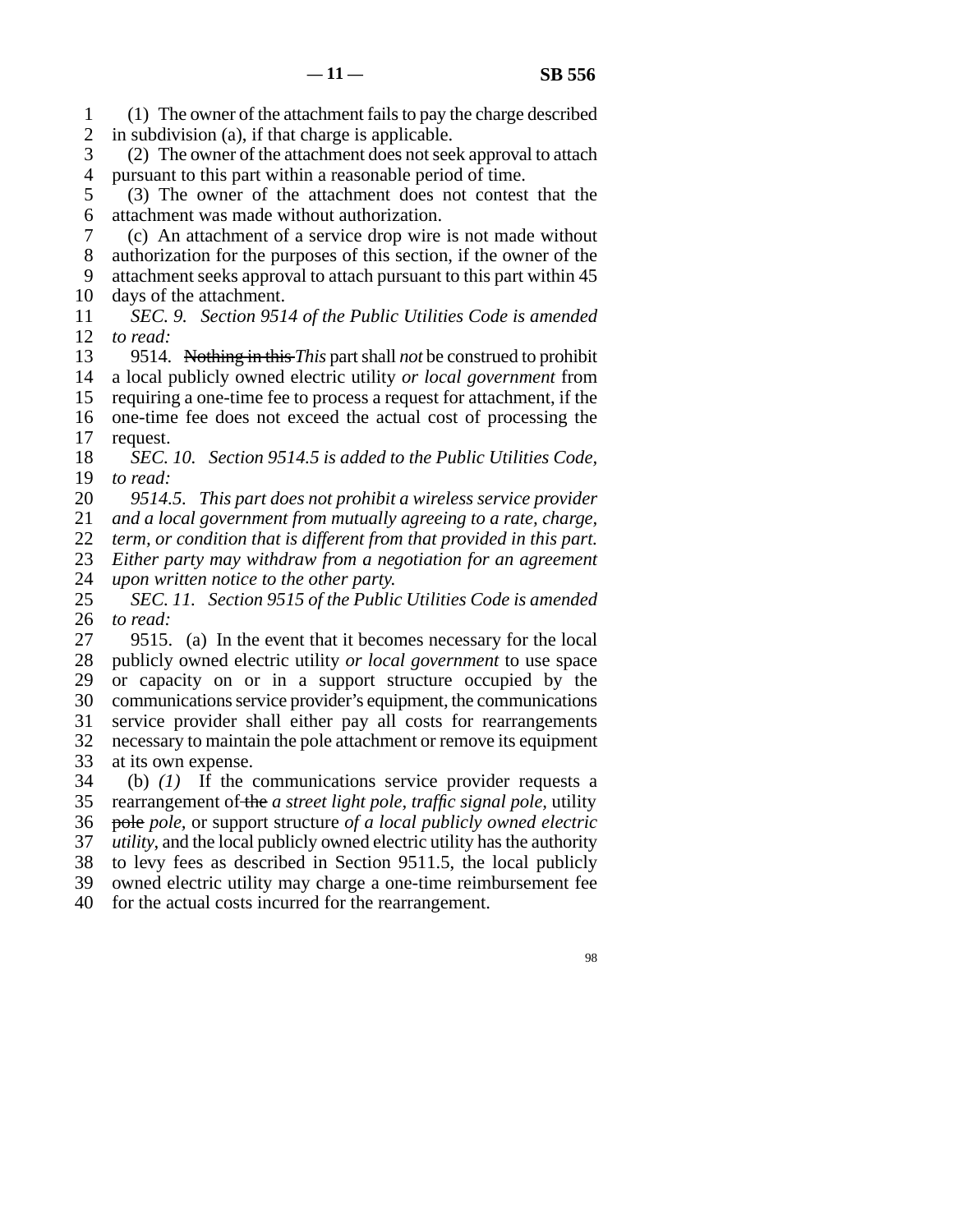line 1 *(2) If the communication service provider requests a*  2 *rearrangement of a street light pole, traffic signal pole, or* 3 *supporting structure of a local government* supporting structure of a local government, the local government line 4 *may charge a one-time reimbursement fee for the actual costs*  5 *incurred for the rearrangement.* 

 $6$  SEC. 2.

1 *SEC. 12.* No reimbursement is required by this act pursuant to

8 Section 6 of Article XIIIB of the California Constitution because

9 a local agency or school district has the authority to levy service<br>10 charges, fees, or assessments sufficient to pay for the program or

charges, fees, or assessments sufficient to pay for the program or

11 level of service mandated by this act, within the meaning of Section<br>12 17556 of the Government Code.

17556 of the Government Code.

O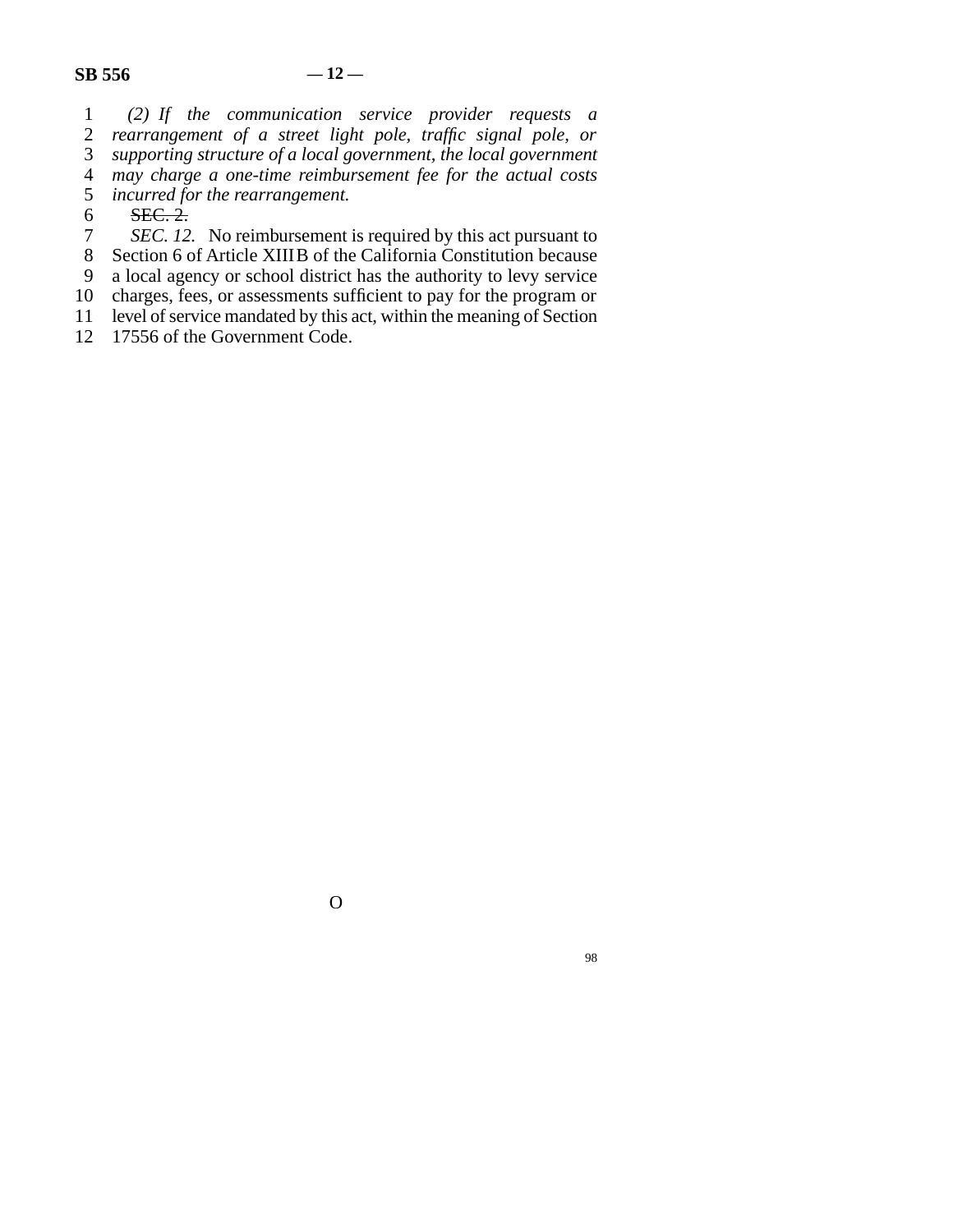

City of Artesia

City of Bell City of Bell Gardens City of Cudahy City of Cerritos City of Downey City of Glendale City of Huntington Park City of Maywood City of Paramount

Burbank-Glendale-Pasadena Airport Authority

City of South Gate

Chair Karina Macias

Councilmember City of Huntington Park

Vice-Chair

Ali Sajjad Taj **Councilmember** City of Artesia

Secretary

Sean Ashton Councilmember City of Downey

Treasurer

Vrej Agajanian Mayor City of Glendale

Internal Auditor

Jose R. Gonzalez Mayor City of Cudahy

Executive Director

Michael R. Kodama

General Counsel

Teresa L. Highsmith

Ex-Officio

William Rawlings City Manager Representative The Honorable Ben Hueso Chair, Senate Energy, Utilities, and Communications Committee State Capitol Building, Room 4035 Sacramento, CA 95814

# **RE: Opposition to SB 556 (Dodd) Street Light Poles, Traffic Signal Poles, Utility Poles, and Support Structures** *(As Amended 03/16/21)*

Dear Senator Hueso,

Eco-Rapid Transit respectfully opposes SB 556 (Dodd), related to wireless broadband infrastructure deployment.

SB 556 conflicts with the Federal Communications Commission's (FCC) adopted regulations on wireless services deployment, which cities and counties across the nation are actively implementing. This measure requires local governments to make space available to telecommunications providers without recognizing local authority to manage the public right-of-way preserved in federal law. FCC regulations enable local governments to ensure that such installations meet appearance and design standards, maintain traffic safety, protect historical resources' integrity, and safeguard citizens' quality of life. To protect the public's investment, we believe the control of the public rights-of-way must remain local.

Additionally, SB 556 creates ambiguity in the fees local governments can charge for access to their infrastructure. Federal law outlines conditions for valid fees, limiting fees to a "reasonable approximation of the local government's actual and direct costs," including costs to maintain a structure within the right-of-way, process an application or permit, and review a siting application. SB 556, chooses not to incorporate these federal standards, further restricting fees to "actual cost" and "reasonable actual cost."

SB 556 seems to undermine local authority while making no meaningful progress towards closing the digital divide in our unserved and underserved communities. If we are going to close the digital divide, legislative efforts should focus on encouraging and incentivizing telecommunications companies to service areas, like ours, that for too long have not had access to reliable and affordable internet.

Eco-Rapid Transit is a Joint Powers Authority consisting of 12 members (11 cities and the Burbank Airport) working together to develop a 34-mile rail transit corridor. The ability to use existing rights-of-way and public infrastructure is key for our economic and community development opportunities.

April 14, 2021